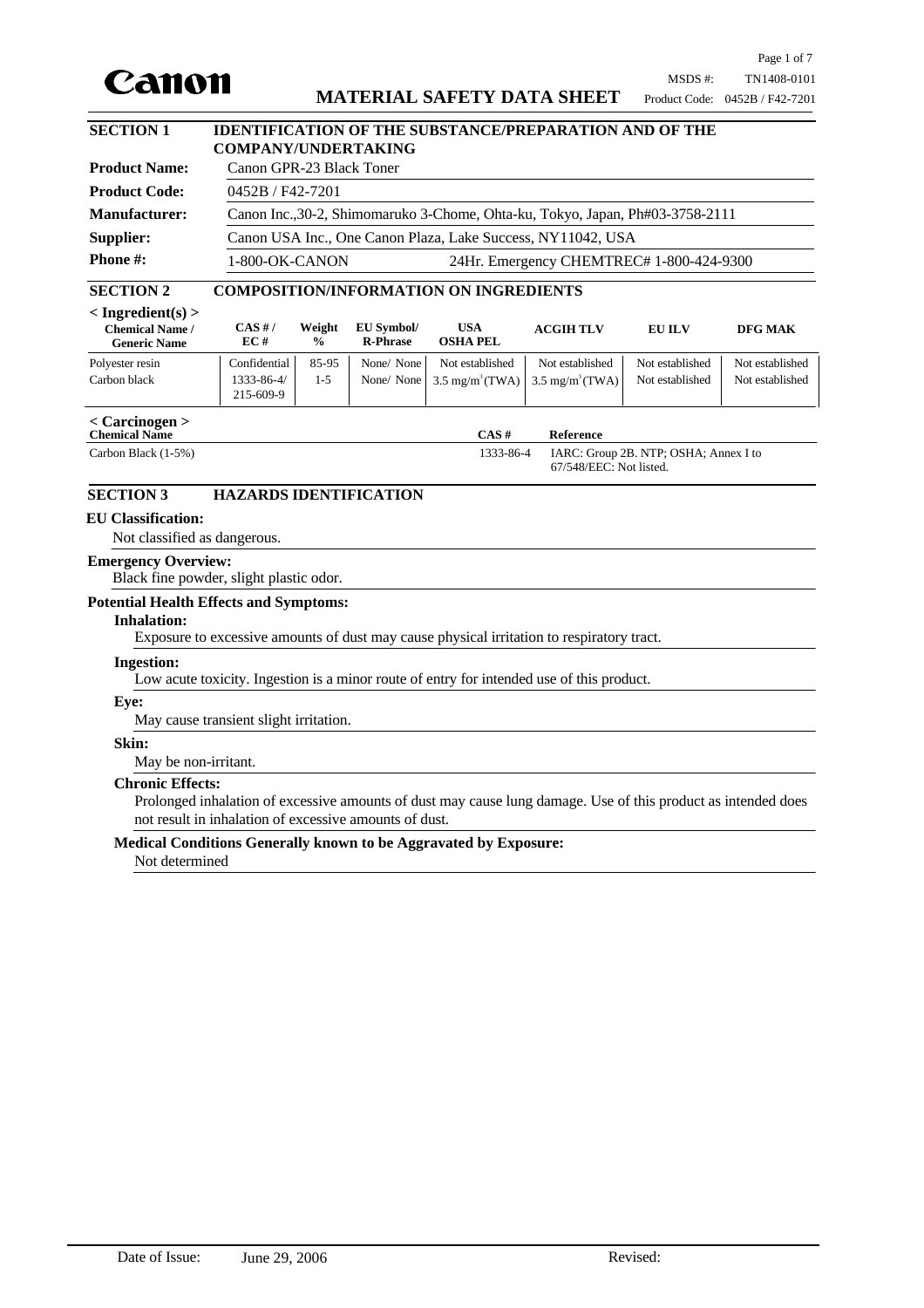

# **SECTION 4 FIRST AID MEASURES**

# **First Aid Measures:**

#### **Inhalation:**

If symptoms are experienced, move victim to fresh air and obtain medical advice.

#### **Ingestion:**

Rinse mouth. Drink 1 or 2 glasses of water. If irritation or discomfort occurs, obtain medical advice immediately.

#### **Eye:**

Do not allow victim to rub eye(s). Flush with lukewarm, gently flowing water for 5 minutes or until particle is removed. If irritation persists, obtain medical attention.

#### **Skin:**

Wash with soap and water. If irritation persists, obtain medical advice.

#### **Note to Physicians:**

None

# **SECTION 5 FIRE FIGHTING MEASURES**

# **Fire Fighting Measures:**

# **Extinguishing Media:**

CO2, water, dry chemicals

**Unsuitable Extinguishing Media:**

None

#### **Special Fire Fighting Procedures:**

None

#### **Unusual Fire and Explosion Hazards:**

Can form explosive dust-air mixtures when finely dispersed in air.

#### **Fire and Explosive Properties (See also Section 9):**

#### **Hazardous Combustion Products:**

CO2, CO

#### **Other Properties:**

Not available

# **SECTION 6 ACCIDENTAL RELEASE MEASURES**

**Personal Precautions:**

# Avoid breathing dust.

**Environmental Precautions:**

Do not wash away into sewer.

#### **Method for Cleaning Up:**

Sweep slowly spilled powder on to paper, and carefully transfer into a waste container. Clean remainder with wet paper, wet cloth or a vacuum cleaner.

If a vacuum cleaner is used, it must rate as a dust explosion-proof type. Fine powder can form explosive dust-air mixtures.

# **SECTION 7 HANDLING AND STORAGE**

# **Handling:**

Avoid breathing dust.

Use with adequate ventilation.

# **Storage:**

Keep out of the reach of children.

Keep away from oxidizing materials.

#### **Specific Uses:**

Toner for electrophotographic apparatus.

For more information, please refer to the instruction of this product.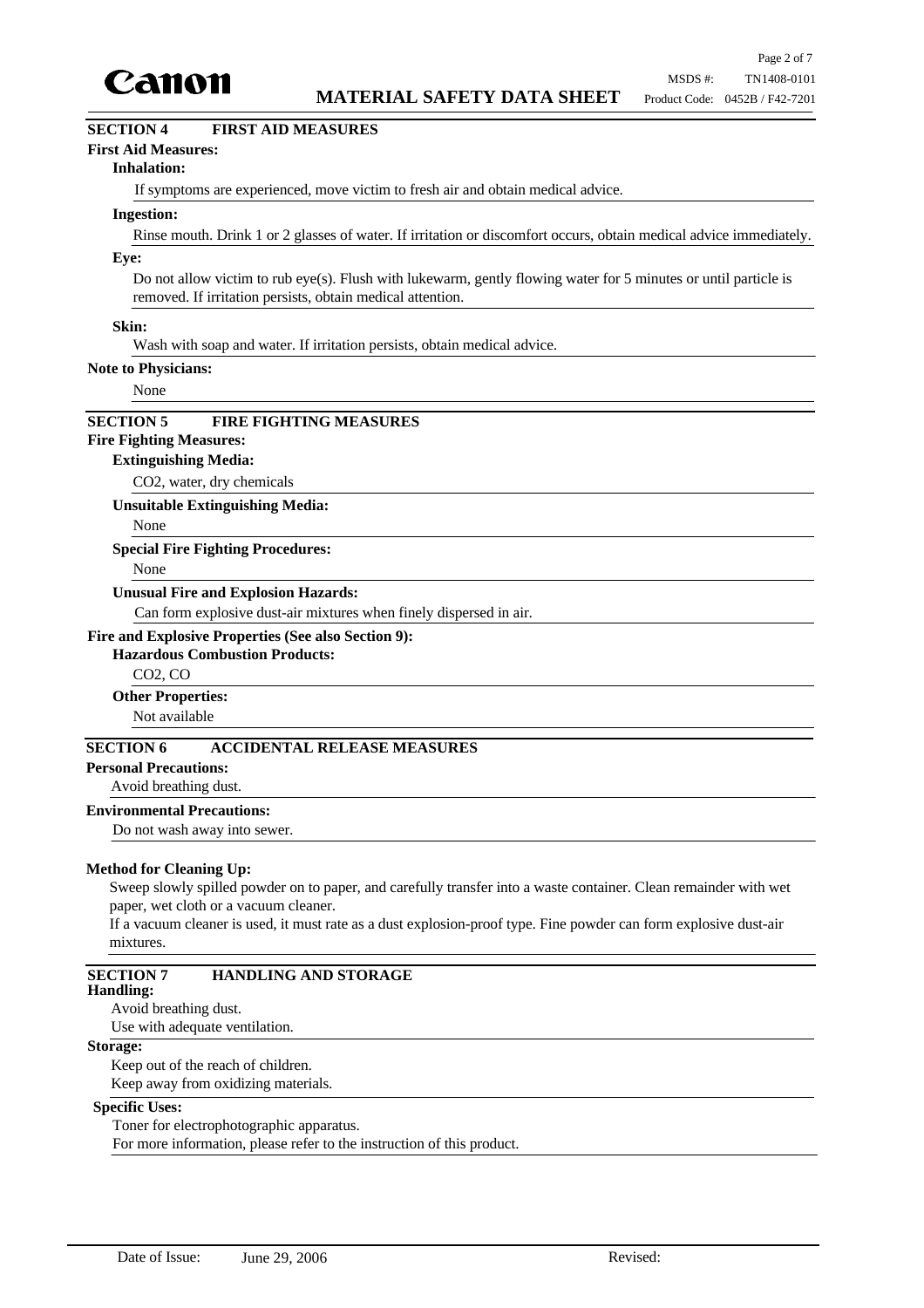

# **SECTION 8 EXPOSURE CONTROLS / PERSONAL PROTECTION**

### **Exposure Guidelines:**

USA OSHA PEL (TWA):  $15 \text{ mg/m}^3$  (Total dust),  $5 \text{ mg/m}^3$  (Respirable fraction) ACGIH TLV (TWA): (Inhalable fraction),  $3 \text{ mg/m}^3$  (Respirable fraction)  $DFG (MAX):$ (Inhalable fraction),  $1.5 \text{ mg/m}^3$  (Respirable fraction) (Also refer to SECTION 2)

#### **Engineering Controls:**

Use adequate ventilation.

# **Personal Protection Equipment(s):**

| <b>Respiratory Protection:</b> □ Required |                                          |
|-------------------------------------------|------------------------------------------|
|                                           | <b>X</b> Not Required                    |
| <b>Eye/Face Protection:</b>               | $\Box$ Required<br><b>X</b> Not Required |
| <b>Skin Protection:</b>                   | $\Box$ Required<br>Not Required          |

# **SECTION 9 PHYSICAL AND CHEMICAL PROPERTIES**

| Appearance:                                     | Black fine powder                                                              |
|-------------------------------------------------|--------------------------------------------------------------------------------|
| Odor:                                           | Slight plastic odor                                                            |
| pH:                                             | Not applicable                                                                 |
| <b>Boiling Point/Range(°C):</b>                 | Not applicable                                                                 |
| Melting Point/Range(°C):                        | 85-120 (Softening point)                                                       |
| Decomposition Temperature(°C):                  | > 200                                                                          |
| Flash Point( $^{\circ}$ C):                     | Not applicable                                                                 |
| <b>Flammable (Explosive) Limits:</b>            | Not applicable                                                                 |
| <b>Autoignition Temperature</b> (°C):           | Not available                                                                  |
| <b>Flammability:</b>                            | Not-flammable (Test method: Directive 92/69/EEC, A10 Flammability<br>(Solids)) |
| <b>Explosive Properties:</b>                    | Can form explosive dust-air mixtures when finely dispersed in air.             |
| <b>Oxidizing Properties:</b>                    | Not available                                                                  |
| <b>Vapor Pressure:</b>                          | Not applicable                                                                 |
| <b>Vapor Density:</b>                           | Not applicable                                                                 |
| <b>Density / Specific Gravity:</b>              | $1.0 - 1.2$                                                                    |
| <b>Water Solubility:</b>                        | Negligible                                                                     |
| <b>Fat Solubility:</b>                          | Partially soluble in toluene and xylene.                                       |
| <b>Partition Coefficient (n-Octanol/Water):</b> | Not applicable                                                                 |
| <b>Percent Volatile:</b>                        | Negligible                                                                     |
| <b>Evaporation Rate:</b>                        | Not applicable                                                                 |
| Viscosity (mPa s):                              | Not applicable                                                                 |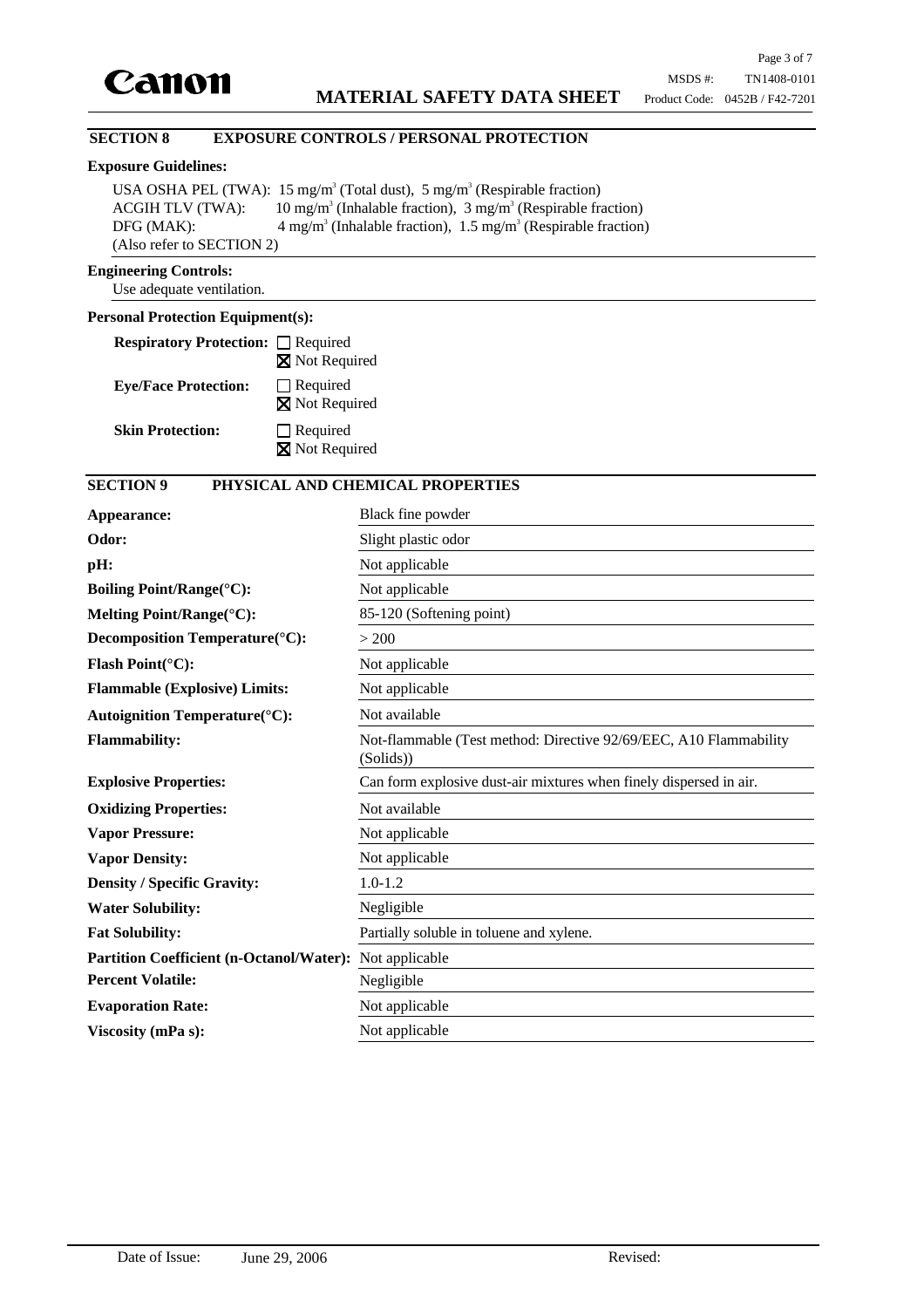

| <b>SECTION 10</b>                                                                                                                                                                                                                                                                                                                                                                                                                                                                                                | <b>STABILITY AND REACTIVITY</b>                                                   |  |  |  |
|------------------------------------------------------------------------------------------------------------------------------------------------------------------------------------------------------------------------------------------------------------------------------------------------------------------------------------------------------------------------------------------------------------------------------------------------------------------------------------------------------------------|-----------------------------------------------------------------------------------|--|--|--|
| Stability:                                                                                                                                                                                                                                                                                                                                                                                                                                                                                                       | <b>X</b> Stable                                                                   |  |  |  |
|                                                                                                                                                                                                                                                                                                                                                                                                                                                                                                                  | $\Box$ Unstable                                                                   |  |  |  |
| <b>Conditions to Avoid:</b>                                                                                                                                                                                                                                                                                                                                                                                                                                                                                      | None                                                                              |  |  |  |
| <b>Materials to Avoid:</b>                                                                                                                                                                                                                                                                                                                                                                                                                                                                                       | Strong oxidizers                                                                  |  |  |  |
| <b>Hazardous Decomposition Products:</b>                                                                                                                                                                                                                                                                                                                                                                                                                                                                         | CO, CO2                                                                           |  |  |  |
| <b>Hazardous Polymerization:</b>                                                                                                                                                                                                                                                                                                                                                                                                                                                                                 | $\Box$ May Occur<br><b>X</b> Will Not Occur                                       |  |  |  |
| <b>Conditions to Avoid:</b>                                                                                                                                                                                                                                                                                                                                                                                                                                                                                      | None                                                                              |  |  |  |
| <b>SECTION 11</b>                                                                                                                                                                                                                                                                                                                                                                                                                                                                                                | <b>TOXICOLOGICAL INFORMATION</b>                                                  |  |  |  |
| <b>Acute Toxicity:</b><br><b>Inhalation:</b><br>Not available                                                                                                                                                                                                                                                                                                                                                                                                                                                    |                                                                                   |  |  |  |
| <b>Ingestion:</b>                                                                                                                                                                                                                                                                                                                                                                                                                                                                                                |                                                                                   |  |  |  |
| Estimate: Rat, LD50 > 2000 mg/kg (See Section 16)                                                                                                                                                                                                                                                                                                                                                                                                                                                                |                                                                                   |  |  |  |
| Eye:                                                                                                                                                                                                                                                                                                                                                                                                                                                                                                             |                                                                                   |  |  |  |
|                                                                                                                                                                                                                                                                                                                                                                                                                                                                                                                  | Estimate: Rabbit, transient slight conjunctival irritation only. (See Section 16) |  |  |  |
| Skin:                                                                                                                                                                                                                                                                                                                                                                                                                                                                                                            |                                                                                   |  |  |  |
| Estimate: Rabbit, non-irritant (See Section 16)                                                                                                                                                                                                                                                                                                                                                                                                                                                                  |                                                                                   |  |  |  |
| <b>Sensitization:</b><br>Estimate: Guinea pig, skin: Non-sensitizing (See Section 16)                                                                                                                                                                                                                                                                                                                                                                                                                            |                                                                                   |  |  |  |
| <b>Mutagenicity:</b>                                                                                                                                                                                                                                                                                                                                                                                                                                                                                             |                                                                                   |  |  |  |
| Ames Test (S. typhimurium, E. coli): Negative                                                                                                                                                                                                                                                                                                                                                                                                                                                                    |                                                                                   |  |  |  |
| <b>Reproductive Toxicity:</b><br>Not available                                                                                                                                                                                                                                                                                                                                                                                                                                                                   |                                                                                   |  |  |  |
| Carcinogenicity:                                                                                                                                                                                                                                                                                                                                                                                                                                                                                                 |                                                                                   |  |  |  |
| The IARC evaluated carbon black as a Group 2B carcinogen, for which there is inadequate human evidence, but<br>sufficient animal evidence. The latter is based upon the development of lung tumors in rats receiving chronic<br>inhalation exposure to powdered carbon black at levels that induce particle overload of the lung. However, there<br>is a two-year inhalation study of a toner containing carbon black which demonstrated no association between<br>toner exposure and tumor development in rats. |                                                                                   |  |  |  |
| Others:                                                                                                                                                                                                                                                                                                                                                                                                                                                                                                          |                                                                                   |  |  |  |

Chronic effects:

Muhle et al. reported pulmonary response upon chronic inhalation exposure in rats to a toner enriched in respirable-sized particles compared to commercial toner. No pulmonary change was found at  $1 \text{ mg/m}^3$  which is most relevant to potential human exposure. A minimal to mild degree of fibrosis was noted in 22% of the animals at 4 mg/m<sup>3</sup>, and a mild to moderate degree of fibrosis was observed in 92% of the animals at 16 mg/m<sup>3</sup>. These findings are attributed to "lung overloading", a generic response to excessive amounts of any dust retained in the lung for a prolonged interval.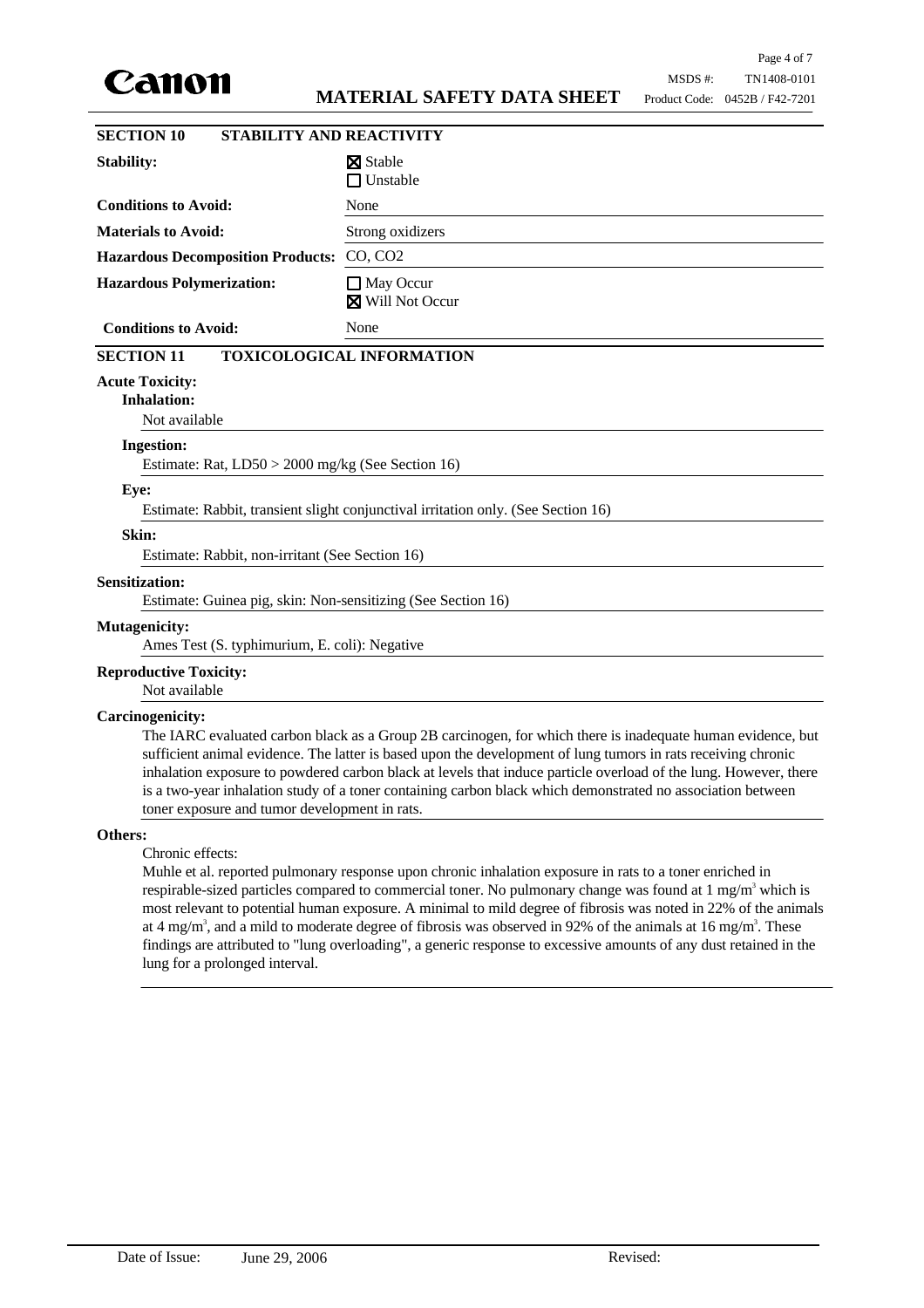

| <b>SECTION 12</b>                   | <b>ECOLOGICAL INFORMATION</b>                                                                                                                                                                                                               |  |  |
|-------------------------------------|---------------------------------------------------------------------------------------------------------------------------------------------------------------------------------------------------------------------------------------------|--|--|
| <b>Mobility:</b>                    | Not available                                                                                                                                                                                                                               |  |  |
| <b>Persistence / Degradability:</b> | Not available                                                                                                                                                                                                                               |  |  |
| <b>Bioaccumulation:</b>             | Not available                                                                                                                                                                                                                               |  |  |
| Ecotoxicity:                        | Estimate: Fish (Rainbow trout), 96h LL50 > 1000 mg/l (WAF)<br>Estimate: Crustaceans (Daphnia magna), 48h EL50 > 1000 mg/l (WAF)<br>Estimate: Algae (Scenedesmus subspicatus), EbL50(72h), ErL50(0-72h) > 1000 mg/l<br>(WAF)(See Section 16) |  |  |
| <b>Other Adverse Effects:</b>       | Not available                                                                                                                                                                                                                               |  |  |

#### **SECTION 13 DISPOSAL CONSIDERATIONS**

#### **Method of Disposal:**

DO NOT put toner or toner container into fire; heated toner may cause severe burns. DO NOT shred a toner container, unless dust-explosion preventing measures are taken. Finely dispersed particles form explosive mixtures in air. Disposal should be subject to federal, state and local laws.

| <b>SECTION 14</b>                                                        | <b>TRANSPORT INFORMATION</b>                         |  |  |
|--------------------------------------------------------------------------|------------------------------------------------------|--|--|
| <b>UN#:</b>                                                              | None                                                 |  |  |
| <b>UN Shipping Name: None</b>                                            |                                                      |  |  |
| <b>UN Classification:</b>                                                | None                                                 |  |  |
| <b>UN Packing Group: None</b>                                            |                                                      |  |  |
| <b>Marine Pollutant:</b>                                                 | $\Box$ Yes<br>Chemical name (wt%):<br>$\boxtimes$ No |  |  |
| <b>Special Precautions: None</b>                                         |                                                      |  |  |
| <b>SECTION 15</b>                                                        | <b>REGULATORY INFORMATION</b>                        |  |  |
| $<$ EU Information $>$                                                   |                                                      |  |  |
| <b>Information on the Label:</b>                                         | Symbol & Indication: Not required                    |  |  |
| <b>R-Phrase:</b><br>Not required                                         |                                                      |  |  |
| <b>S-Phrase:</b><br>Not required                                         |                                                      |  |  |
| <b>Dangerous Component(s):</b><br>Not required                           |                                                      |  |  |
| <b>Special Precautions under 1999/45/EC Annex V:</b><br>Not required     |                                                      |  |  |
| Specific Provisions in Relation to Protection of Man or the Environment: |                                                      |  |  |
| 76/769/EEC:                                                              | Not regulated                                        |  |  |
| (EC)2037/2000: Not regulated                                             |                                                      |  |  |
| (EC)304/2003:                                                            | Not regulated                                        |  |  |
| Others:                                                                  | None                                                 |  |  |
|                                                                          |                                                      |  |  |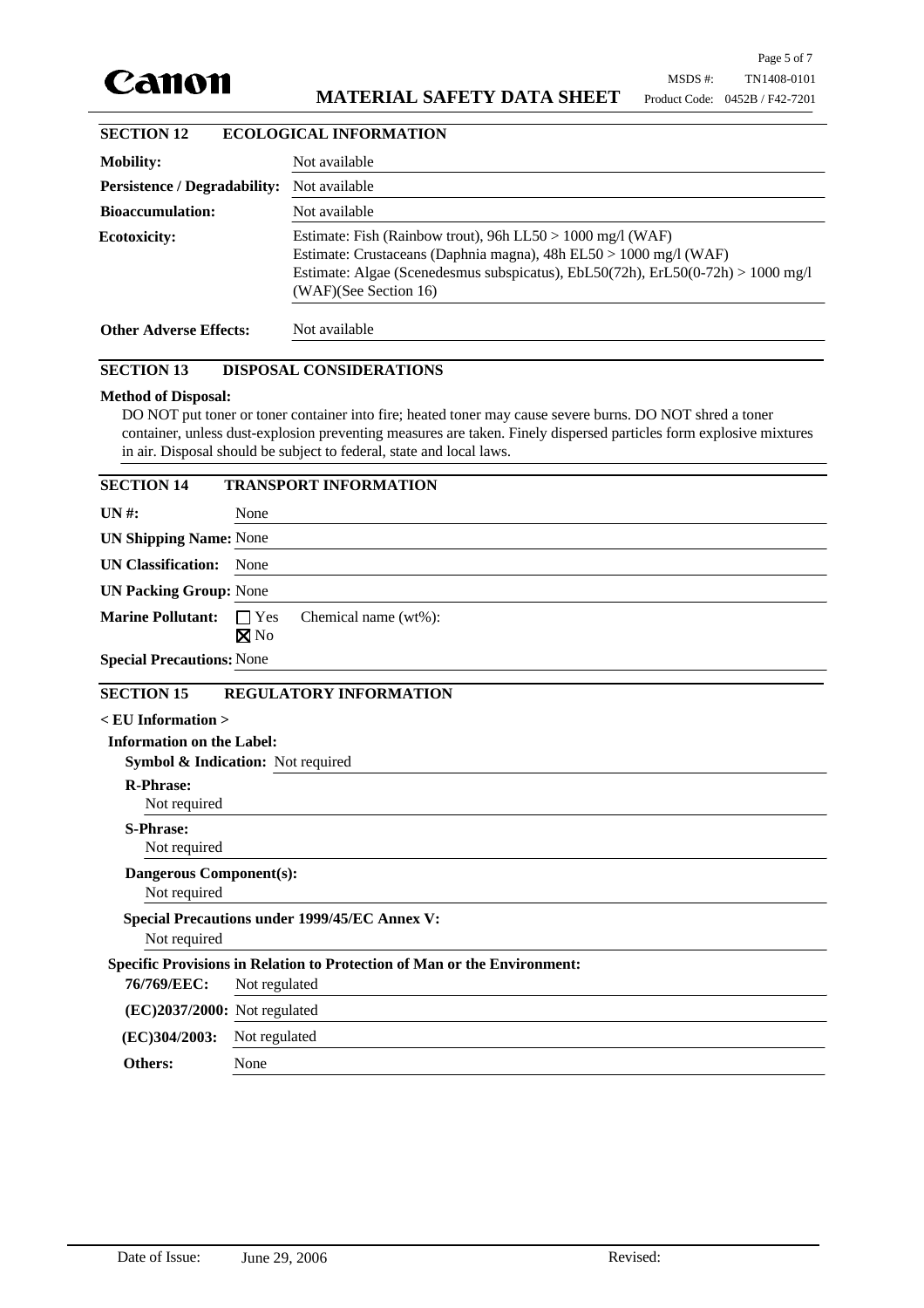

**< USA Information >**

| <b>Information on the Label under OSHA:</b>                                                          |              |                                       |          |
|------------------------------------------------------------------------------------------------------|--------------|---------------------------------------|----------|
| <b>Signal Word:</b>                                                                                  | Not required |                                       |          |
| <b>Hazard warning:</b>                                                                               |              |                                       |          |
| Not required                                                                                         |              |                                       |          |
| <b>Safety Advice:</b>                                                                                |              |                                       |          |
| Not required                                                                                         |              |                                       |          |
| <b>Hazardous Component(s):</b>                                                                       |              |                                       |          |
| Not required                                                                                         |              |                                       |          |
| SARA Title III §313:                                                                                 |              |                                       |          |
| <b>Chemical Name</b>                                                                                 |              |                                       | Weight % |
| None                                                                                                 |              |                                       |          |
| <b>California Proposition 65:</b>                                                                    |              |                                       |          |
| <b>Chemical Name</b>                                                                                 |              |                                       | Weight % |
| None                                                                                                 |              |                                       |          |
| < Canada Information >                                                                               |              |                                       |          |
| <b>WHMIS Controlled Product:</b>                                                                     |              | Not applicable (Manufactured article) |          |
| < Australia Information >                                                                            |              |                                       |          |
| Not classified as hazardous according to criteria of NOHSC.<br><b>Statement of Hazardous Nature:</b> |              |                                       |          |
|                                                                                                      |              |                                       |          |

# **SECTION 16 OTHER INFORMATION**

Estimate: Estimate based on test data on similar toner/developer/drum and/or the raw materials of this product.

- U.S. Environmental Protection Agency, 40CFR Part 372
- U.S. Consumer Product Safety Commission, 16CFR Part 1500
- ACGIH, Threshold Limit Values for Chemical Substances and Physical Agents and Biological Exposure Indices
- U.S. Department of Health and Human Services National Toxicology Program, Annual Report on Carcinogens
- World Health Organization International Agency for Research on Cancer, IARC Monographs on the Evaluation on the Carcinogenic Risk of Chemicals to Humans
- DFG, List of MAK and BAT Values
- EU Directive 76/769/EEC, 67/548/EEC, 1999/45/EC
- EU Regulation (EC)2037/2000, (EC)304/2003
- Canada Workplace Hazardous Materials Information System
- Australia National Occupational Health and Safety Commission's Approved Criteria for Classifying Hazardous Substances[NOHSC:1008]

Literature Reference: - U.S. Department of Labor, 29CFR Part 1910